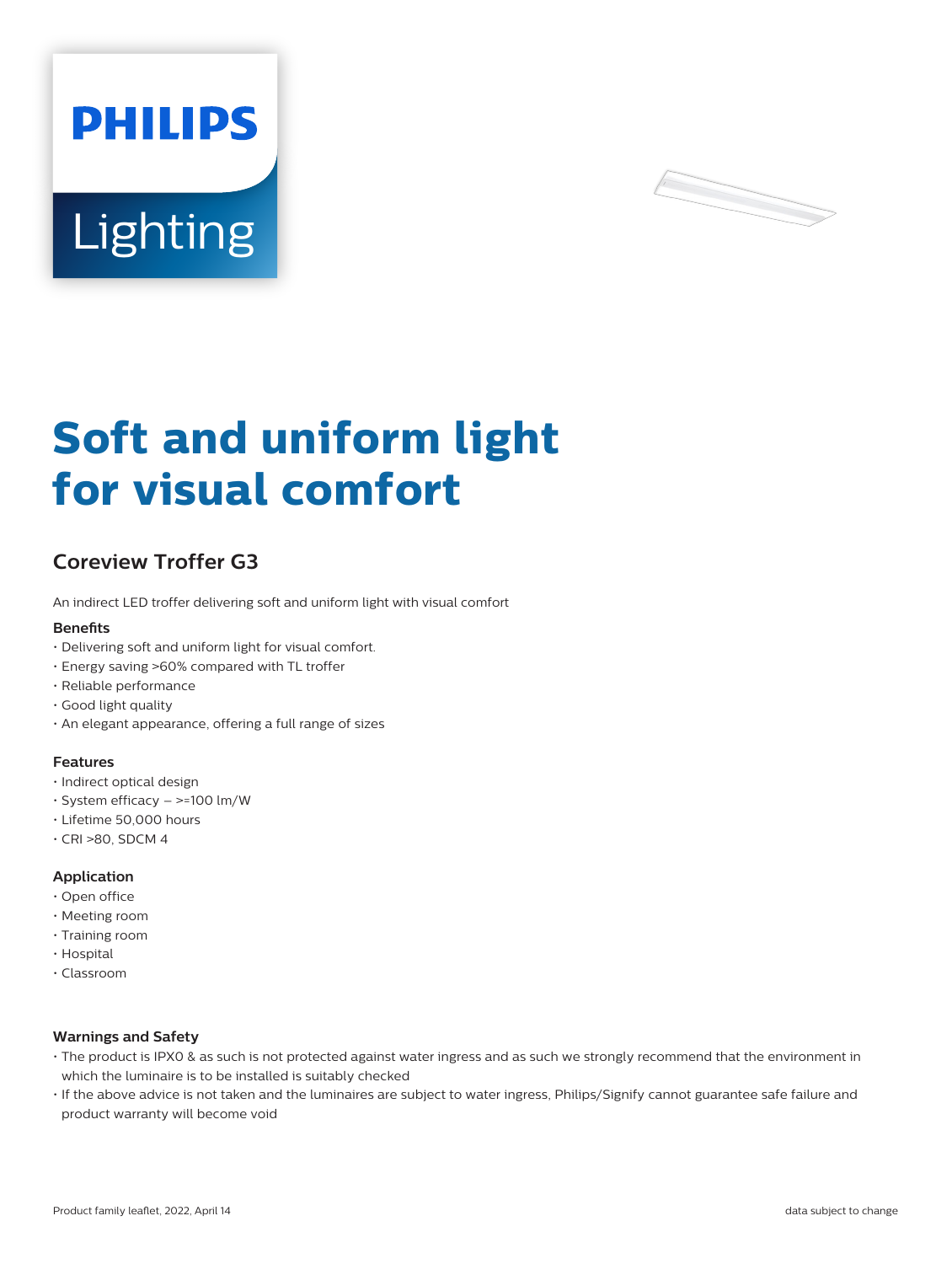# **Coreview Troffer G3**

# **Versions**



#### **RC420B W60L60**

| <b>Application Conditions</b>              |                    |
|--------------------------------------------|--------------------|
| Ambient temperature range                  | $-20$ to $+40$ °C  |
|                                            |                    |
| <b>Approval and Application</b>            |                    |
| Mech. impact protection code               | IK <sub>03</sub>   |
| Ingress protection code                    | IP20               |
|                                            |                    |
| <b>Operating and Electrical</b>            |                    |
| <b>Input Voltage</b>                       | 220 to 240 V       |
|                                            |                    |
| <b>General Information</b>                 |                    |
| <b>CF</b> mark                             | CE mark            |
| <b>Protection class IEC</b>                | Safety class I (I) |
| Optical cover/lens type                    | $\Omega$           |
| Driver included                            | Yes                |
| <b>Glow-wire test</b>                      | 60030              |
| Light source replaceable                   | No                 |
| Number of gear units                       | 1 unit             |
| Optic type                                 | <b>WB</b>          |
|                                            |                    |
| <b>Initial Performance (IEC Compliant)</b> |                    |
| <b>Initial chromaticity</b>                | (0.43, 0.40)       |
|                                            | SDCM<4             |
| Init. Colour rendering index               | $-80$              |
| <b>Initial LED luminaire efficacy</b>      | 100 lm/W           |
| Luminous flux tolerance                    | $+/-10%$           |
|                                            |                    |
| <b>Mechanical and Housing</b>              |                    |
| Colour                                     | White              |
|                                            |                    |

# **Application Conditions**

| Order Code | <b>Full Product Name</b>         | <b>Maximum dimming level</b> |
|------------|----------------------------------|------------------------------|
| 01589831   | RC420B LED50S/865 PSU W60L120    | Not applicable               |
| 01802397   | RC420B LED50S/865 PSU W60L120 GM | 1%                           |
| 01802497   | RC420B LED50S/865 PSD W60L120 GM | Not applicable               |
| 01803597   | RC420B LED50S/840 PSU W60L120 GM | 1%                           |
| 01804197   | RC420B LED50S/840 PSD W60L120 GM | Not applicable               |
| 01801697   | RC420B LED35S/865 PSU W60L60 GM  | Not applicable               |
| 01803797   | RC420B LED35S/865 PSD W60L60 GM  | Not applicable               |
| 01803897   | RC420B LED35S/840 PSU W60L60 GM  | Not applicable               |
| 01803997   | RC420B LED35S/840 PSD W60L60 GM  | 1%                           |
| 01803697   | RC420B LED35S/840 PSD W30L120 GM | 1%                           |
| 01804097   | RC420B LED35S/840 PSU W30L120 GM | 1%                           |
|            |                                  |                              |

# **Controls and Dimming**

| Order Code | <b>Full Product Name</b>         | Dimmable |
|------------|----------------------------------|----------|
| 01589831   | RC420B LED50S/865 PSU W60L120    | No       |
| 01802397   | RC420B LED50S/865 PSU W60L120 GM | Yes      |
| 01802497   | RC420B LED50S/865 PSD W60L120 GM | No       |
| 01803597   | RC420B LED50S/840 PSU W60L120 GM | Yes      |

| Order Code | <b>Full Product Name</b>         | Dimmable |
|------------|----------------------------------|----------|
| 01804197   | RC420B LED50S/840 PSD W60L120 GM | No.      |
| 01801697   | RC420B LED35S/865 PSU W60L60 GM  | No.      |
| 01803797   | RC420B LED35S/865 PSD W60L60 GM  | No.      |
| 01803897   | RC420B LED35S/840 PSU W60L60 GM  | No.      |